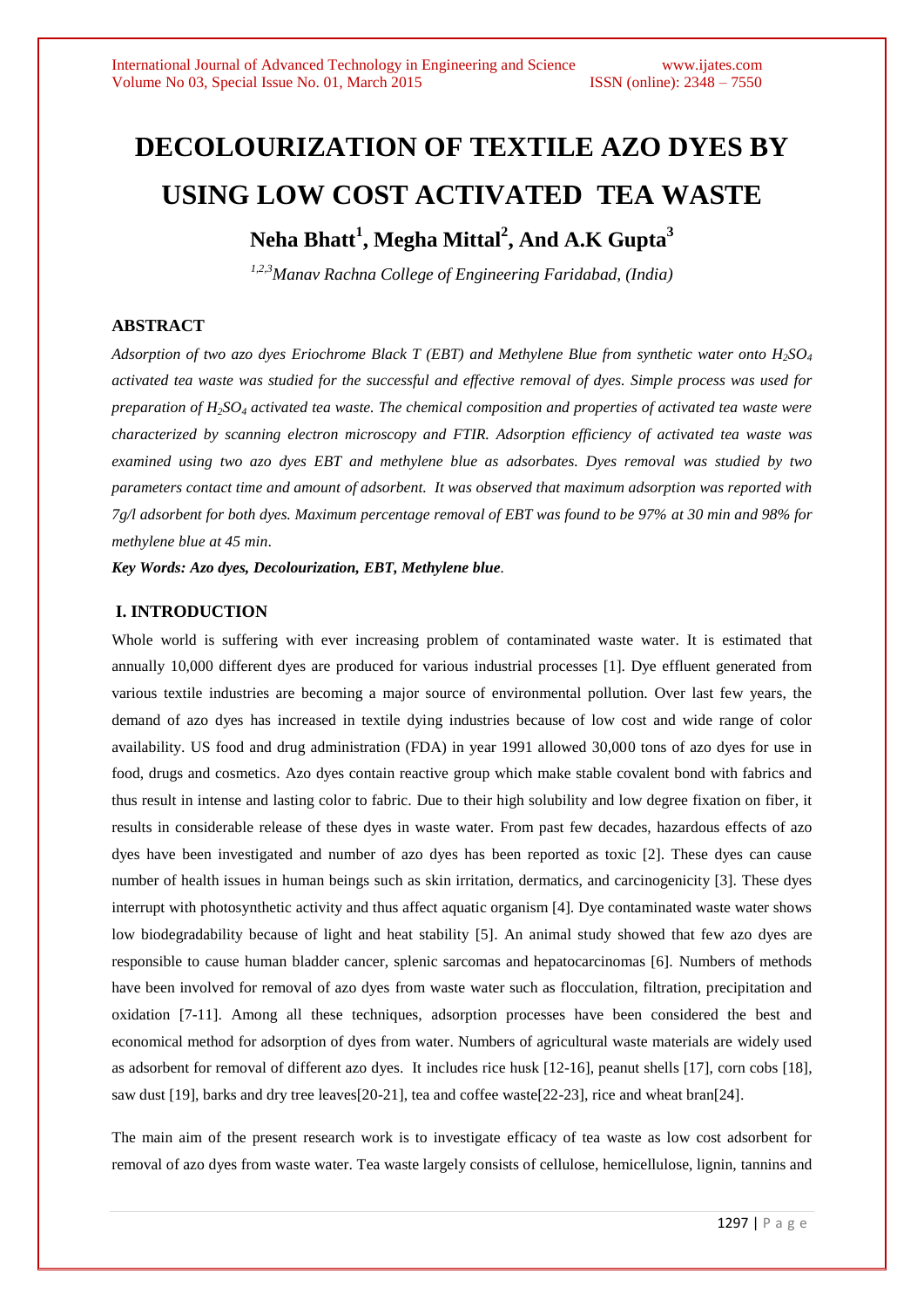#### International Journal of Advanced Technology in Engineering and Science www.ijates.com Volume No 03, Special Issue No. 01, March 2015 ISSN (online): 2348 – 7550

amino acids. Tea waste is a domestic waste available in large amounts. Biodegradability of waste tea takes lots of time. Whereas when the tea waste used as adsorbent reaches to saturation, it is burnt and ash generated could be again used as adsorbent. Hence tea waste is low cost and eco-friendly adsorbent. The present research work focuses on removal of two azo dyes (Eriochrome black –T and Methylene blue) on activated tea waste as adsorbent. Tea waste was activated with  $H_2SO_4$ . In this study contact time and amount of adsorbent were examined to determine highest dye removal capacity.

## **II. MATERIAL AND METHODS**

## **2.1 Reagents and Chemicals**

EBT, Methylene blue and  $H_2SO_4$  were procured from Merck (Bangalore, India). Throughout the experiment triple distilled water was used. 100 ppm stock solutions of dyes were prepared by dissolving the 25 mg powdered dyes in 250 ml triple distilled water.

## **2.2 Collection and Preparation of Adsorbent**

Tea Waste was obtained from college cafeteria. The samples collected were washed with distilled water to remove dirt and impurities. It was then boiled three to four times at 90<sup>0</sup>C to remove color pigments and tannin and then washed several times with distilled water until pH reaches to7.0. Cleaned tea waste was dried at room temperature for 24 hour and later dried in oven at  $100^{\circ}$ C for two days.

## **2.3 Preparation of H2SO4 Activated Tea Waste**

Activated tea was synthesized according to following method: H2SO4 (10ml) and triple distilled water (10ml) was mixed together in ratio 1:1. Then, 20g of dried tea was added and mixture was mixed properly and left overnight. The sample was washed with distilled water until sample is free from acid and reaches a pH of 7.0 and dried in oven at 50  $\rm{^0C}$  for 24 hours. Dried activated tea waste was then crushed with mortar and pestle and sieved with 300 µm (Stainless steel Sieve).

#### **2.4 Dye Removal Procedure**

Adsorption study was done by adding varying concentrations of activated tea waste from 3 g/L to 9g /L to the 20 ml stock solution of different dyes taken in 50 ml of Erlenmeyer's flasks at temperature  $30^{\circ}$ C and pH 7. Solution was stirred for time varying from 15-60 min for both the dyes. After shaking reaction mixture, it was centrifuged at 10000 rpm and then the concentration of dye in filtrate was measured at wavelength of maximum absorbance i.e. 530 nm (for EBT) and 664nm (for Methylene blue) using UV-Vis Spectrophotometer( Shimadzu, Model UV-1800, Japan). Due to adsorption by activated tea waste percentage of dye concentration decreased with time.

# **III. RESULT AND DISCUSSION**

## **3.1Characterization of Adsorbent**

Scanning electron microscope (SEM) images were used to examine the surface morphologies of waste tea leaves before and after surface modification .The images are given in Fig. 1. The surface of tea leaves was found smooth and with uniform micro- porous structure which was changed after acid treatment indicating the surface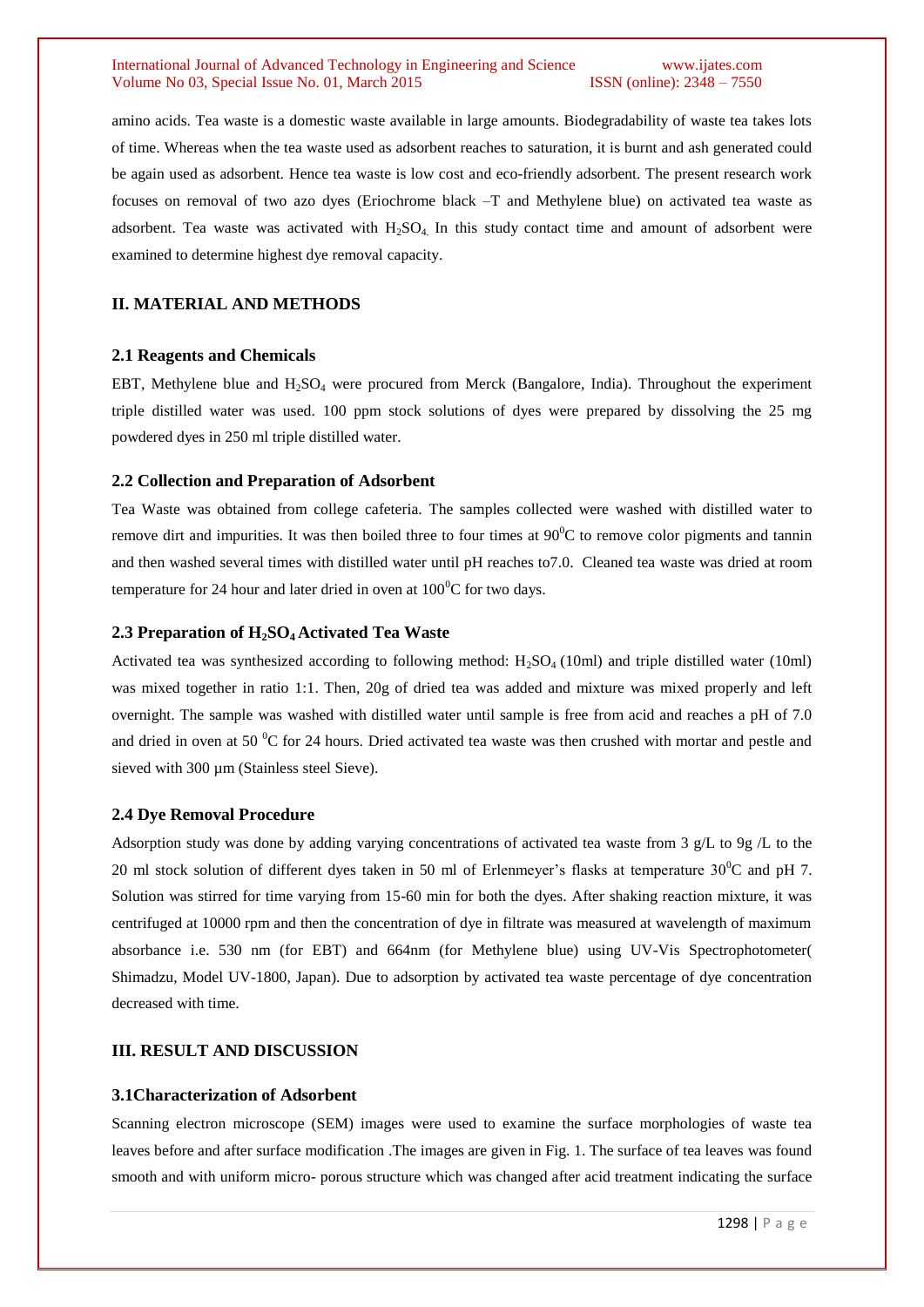#### International Journal of Advanced Technology in Engineering and Science www.ijates.com Volume No 03, Special Issue No. 01, March 2015 ISSN (online): 2348 – 7550

modification of the adsorbent. The surface of acid treated tea leaves shows irregularly distributed pores which enhance the adsorption of metal ion





#### **Fig 1.The SEM image of (a) pretreated tea waste and (b) H2SO4activated tea waste**

Each specific chemical bond often shows a unique energy absorption band in FTIR (Shimadzu, Model IR Affinity-1) analysis and it has been used as a useful tool to identify the presence of certain functional groups of the bio sorbent. The FTIR spectra of untreated and treated tea are shown in **Fig. 2**. The surface of adsorbent contains numerous functional groups so their spectra are complex. The broad and intense peaks around 3323 cm<sup>-1</sup> in the spectrum of tea waste (TW) correspond to OH stretching vibration. It indicates the free OH group on the surface of the adsorbent and confirms the presence of alcohols and polyphenols in cellulose and lignin. The peak observed at 2918 cm<sup>-1</sup> corresponds to CH stretching, the peaks around 1631 cm<sup>-1</sup> is due to C=O group and 1031 cm<sup> $-1$ </sup> due to C-O stretching.



**(a)**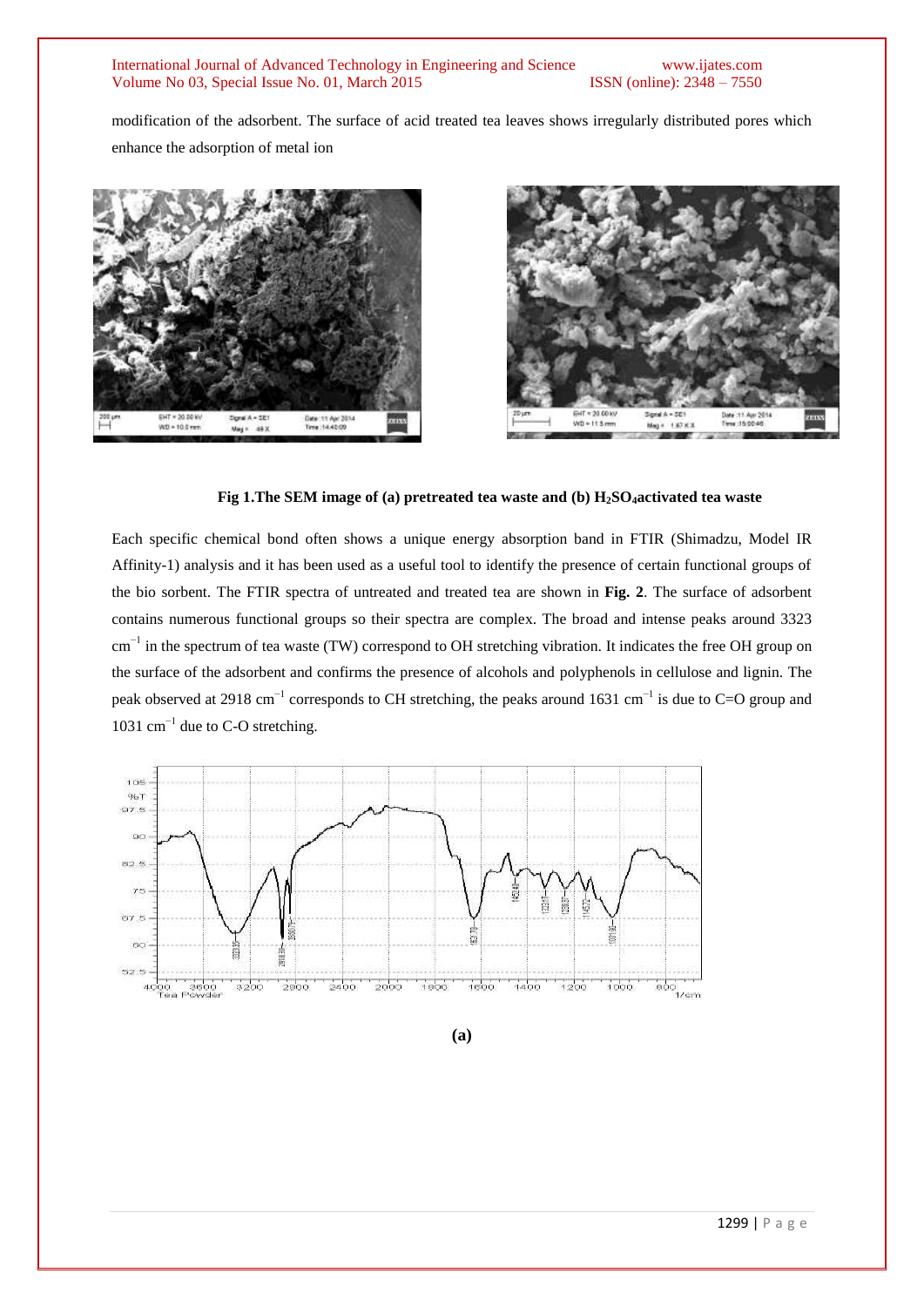



(b)

## **Fig2 FT-IR spectra (a) tea waste and (b) Activated tea waste**

After chemical modification the spectrum exhibits some significant changes. The peak at 1452 and 1323 cm<sup>-1</sup> disappears which suggest reaction of acid with amino groups and making surface more porous.

## **3.2 Effect of Adsorbent Dose**

The effect of different amount of adsorbent on dye removal was studied at room temperature at optimum pH by varying adsorbent amount from 3-9 g/L in contact with 20 ml of each dye solution. It was found that increasing amount of activated tea waste resulted in higher percentage removal of dyes from solution due to increase in contact surface of activated tea waste with dyes. Maximum adsorption was reported with 7g/l adsorbent for both dyes. Maximum percentage removal of EBT was found to be 97% and 98% for methylene blue.

# **3.3 Effect of Contact Time**

Different contact time was studied to determine the time taken by activated tea waste to remove 100 ppm dye solution at optimum pH. Activated tea waste 7g/L was added into 20 ml of dye solution. At different time interval, the absorbance of dyes solution at  $\Lambda_{\text{max}}$  was measured. Maximum removal of EBT was observed within 30 min as shown in Fig. 3 and after 30 min there was no further removal of dye indicating equilibrium condition. Maximum adsorption of methylene blue was observed at 45 min and after 45 min equilibrium was attained as shown in Fig. 4.Therefore contact time for 30 min for EBT and 45 min for methylene blue was selected for further works.





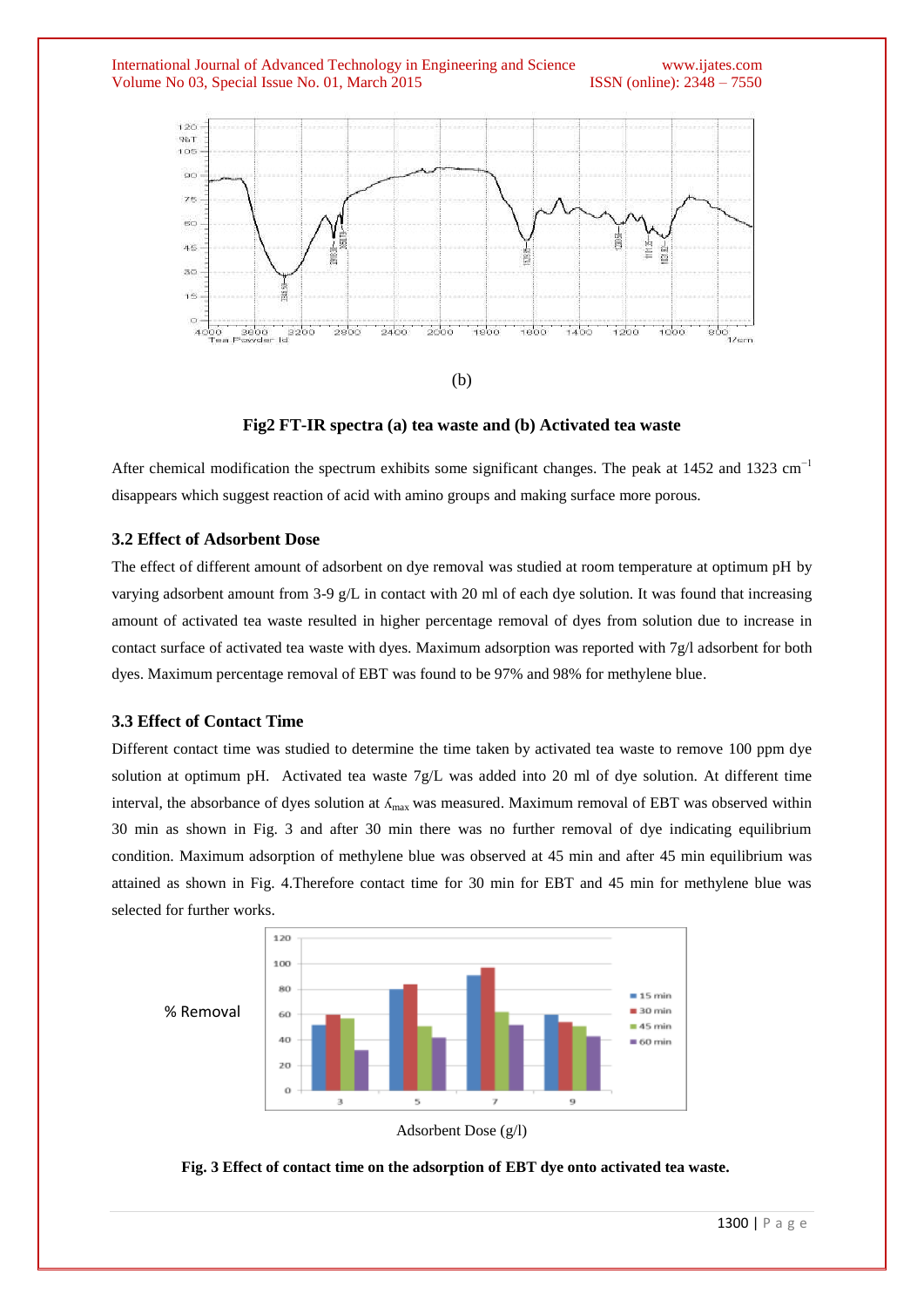International Journal of Advanced Technology in Engineering and Science www.ijates.com Volume No 03, Special Issue No. 01, March 2015 ISSN (online): 2348 – 7550



Adsorbent Dose (g/l)

#### **Fig. 4 Effect of contact time on the adsorption of methylene blue dye onto activated tea waste**

# **IV. CONCLUSION**

% Removal

The efficiency of  $H_2SO_4$  activated tea waste in removing EBT and Methylene Blue dye from synthetic water has been investigated at room temperature. It was observed that under optimized condition up to 97% and 98% of EBT and Methylene blue respectively, can be removed from solution by using activated tea waste. Results indicated that adsorption is completely depended on contact time and the amount of adsorbent. Removal efficiency increases with increasing contact time and amount of dose. These results show that  $H_2SO_4$  activated tea waste could be beneficial agent for removal of azo dyes from waste water and can be effectively used as adsorbent for waste water treatment .

## **ACKNOWLEDGEMENT**

Authors thank Prof Naveen Prakash, Director, Manav Rachna College of Engineering and Dr.Sanjay Srivastava,Vice Chancellor, Manav Rachna University and for their support and encouragement. They are also thankful to J. N. U. New Delhi for recording the SEM and EDX.

## **REFERENCES**

- 1. C.I. Pearce, J.R. Liyod & J.T. Guthrie, Dyes Pigm, 58 (2003) 179.
- 2. R. Gong, Y. Sun, J.Chen, H. Liu & C.Yang, Dyes Pigm, 67 (2005) 175.
- 3. M. Hema, S. Arivoli, Int J. Phys. Sci (2007) 2- 10.
- 4. F.A. Pavan, S.L.P Dias, E.C. Lima, E.V. Benvenutti, Dyes Pigments, 76-64 2008.
- 5. Y.U. Wong , J. Water Res, 33(1991) 6- 3512
- 6. T .J. Haley, Benzidine revisited, A review of the literature and its congeners, clin toxicol (1975) 8-13